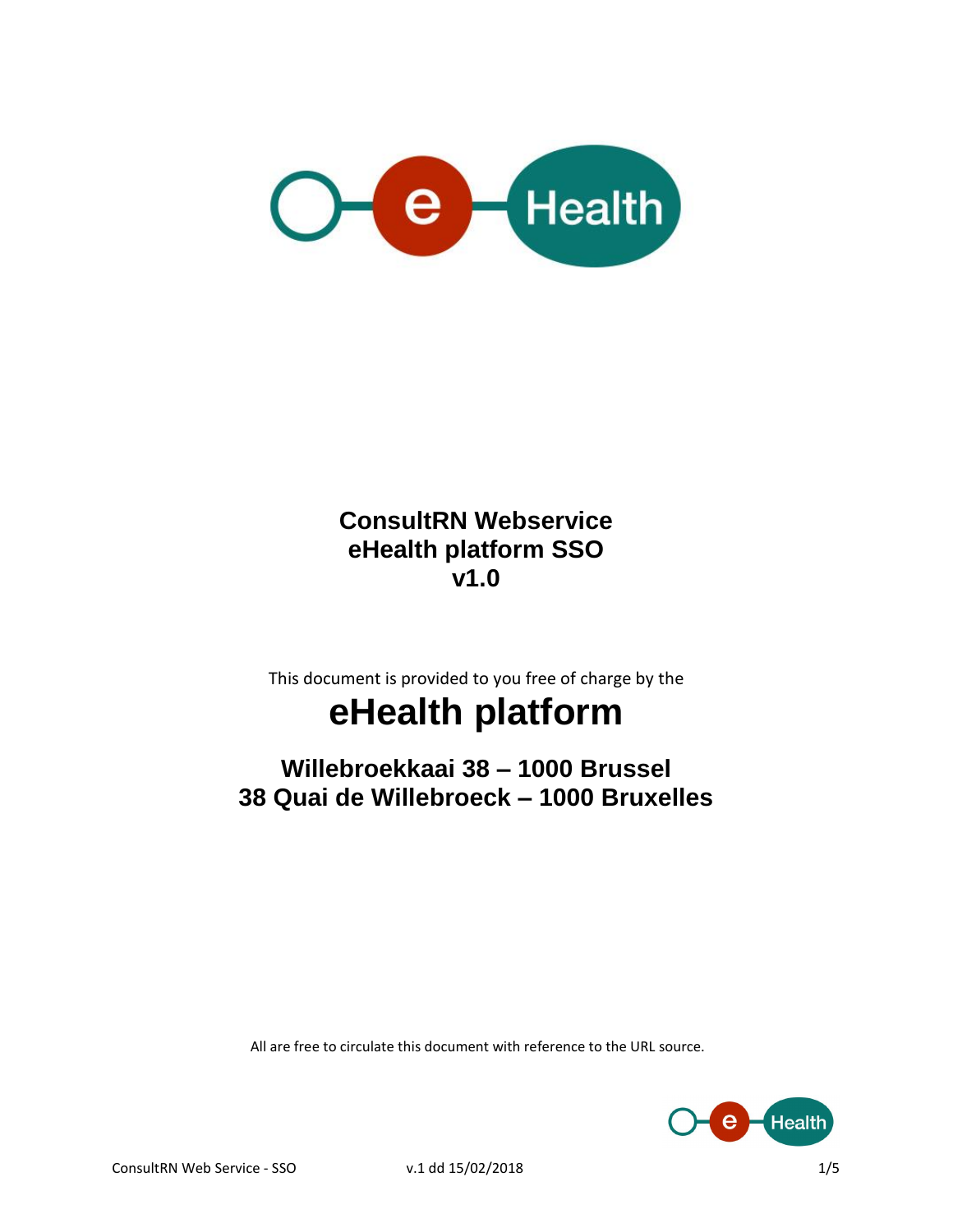# **Table of contents**

To the attention of: "IT expert" willing to integrate this web service.

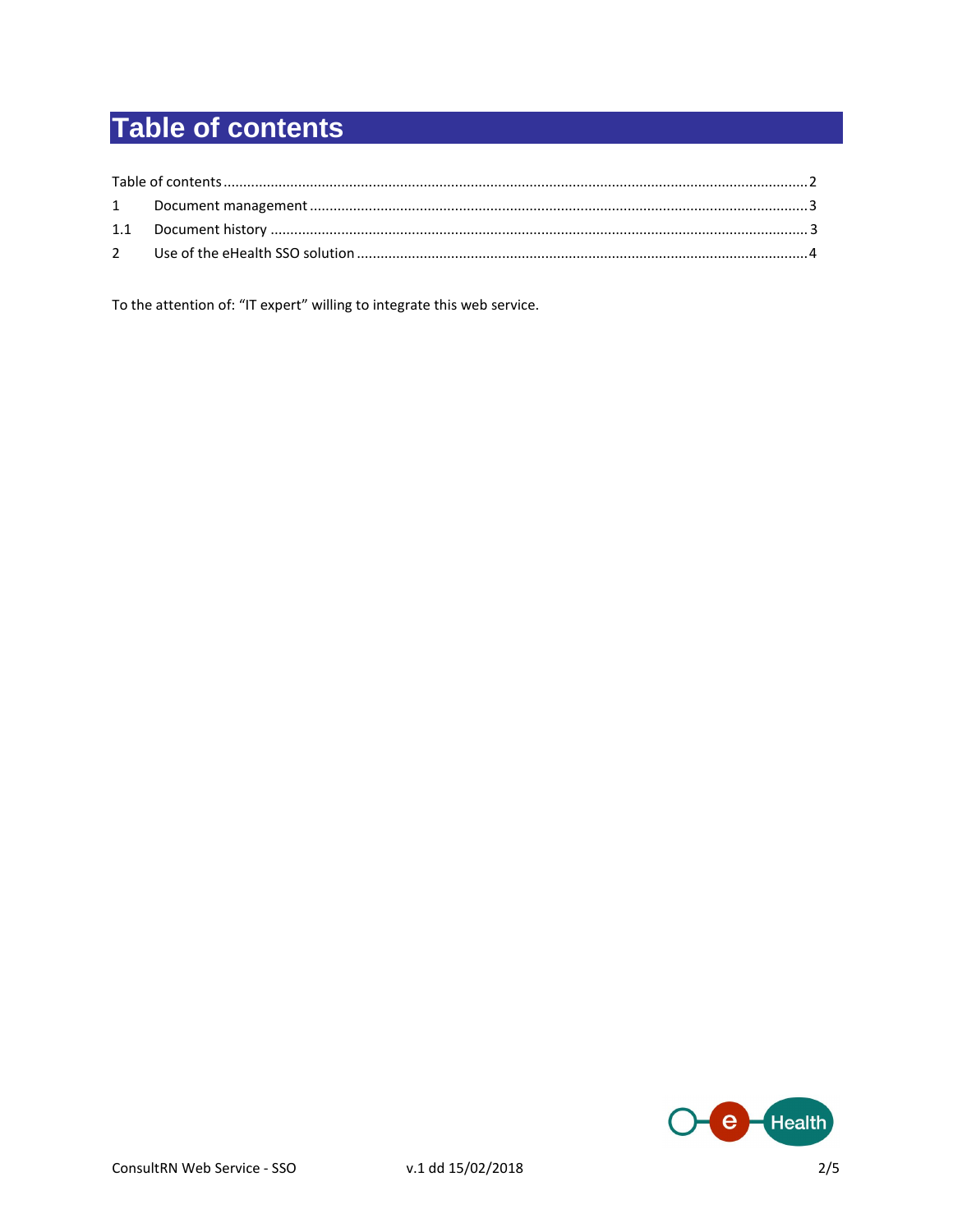## **1 Document management**

#### **1.1 Document history**

| <b>Version</b> | Date       | <b>Author</b>    | Description of changes / remarks |
|----------------|------------|------------------|----------------------------------|
|                | 29/01/2018 | eHealth platform | First version                    |

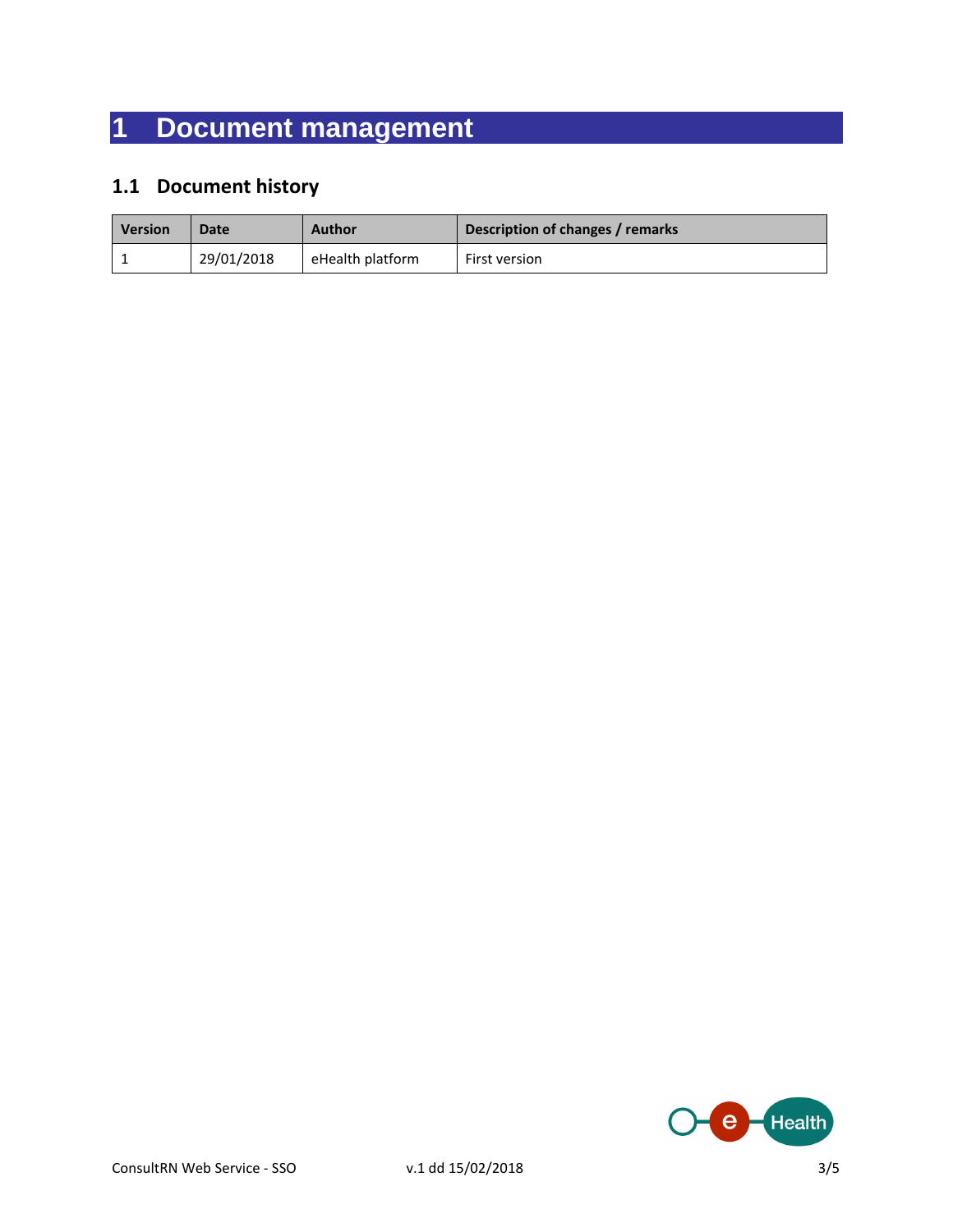### **2 Use of the eHealth SSO solution**

#### **2.1 Professional**

The complete overview of the profile and a systematic implementation to start protecting a new application with SSO @ eHealth is described in the eHealth SSO cookbook<sup>1</sup>.

This section specifies how the call to STS must be done to have access to the web service. You must precise several attributes in the request.

To access to ConsultRN web service, the response token must contain a value *true* for the certification attribute. The needed identification attributes are the following:

- AttributeNamespace=" urn:be:fgov:identification-namespace " AttributeName="urn:be:fgov:ehealth:1.0:certificateholder:person:ssin"
- AttributeNamespace=" urn:be:fgov:identification-namespace " AttributeName="urn:be:fgov:ehealth:person:ssin"

You must also specify which information must be asserted by the eHealth platform:

 AttributeNamespace="urn:be:fgov:certified-namespace:ehealth" AttributeName= certification urn

Where certification urn to use is related to the individual profession.

| Profession             | <b>Certification urn</b>                                                       |
|------------------------|--------------------------------------------------------------------------------|
| Ambulance rescuer      | urn:be:fgov:person:ssin:ehealth:1.0:professional:ambulancerescuer:boolean      |
| Audician               | urn:be:fgov:person:ssin:ehealth:1.0:professional:audician:boolean              |
| Audiologist            | urn:be:fgov:person:ssin:ehealth:1.0:professional:audiologist:boolean           |
| Dentist                | urn:be:fgov:person:ssin:ehealth:1.0:professional:dentist:boolean               |
| <b>Dietician</b>       | urn:be:fgov:person:ssin:ehealth:1.0:professional:dietician:boolean             |
| Imaging technologist   | urn:be:fgov:person:ssin:ehealth:1.0:professional:imagingtechnologist:boolean   |
| Labo technologist      | urn:be:fgov:person:ssin:ehealth:1.0:professional:labtechnologist:boolean       |
| Logopedist             | urn:be:fgov:person:ssin:ehealth:1.0:professional:logopedist:boolean            |
| Midwife                | urn:be:fgov:person:ssin:ehealth:1.0:professional:midwife:boolean               |
| <b>Nurse</b>           | urn:be:fgov:person:ssin:ehealth:1.0:professional:nurse:boolean                 |
| Occupational therapist | urn:be:fgov:person:ssin:ehealth:1.0:professional:occupationaltherapist:boolean |
| Orthoptist             | urn:be:fgov:person:ssin:ehealth:1.0:professional:orthoptist:boolean            |
| Pharmacist             | urn:be:fgov:person:ssin:ehealth:1.0:professional:pharmacist:boolean            |
| Pharmacist assistant   | urn:be:fgov:person:ssin:ehealth:1.0:professional:pharmacistassistant:boolean   |
| Physician              | urn:be:fgov:person:ssin:ehealth:1.0:professional:doctor:boolean                |
| Physiotherapist        | urn:be:fgov:person:ssin:ehealth:1.0:professional:physiotherapist:boolean       |
| Podologist             | urn:be:fgov:person:ssin:ehealth:1.0:professional:podologist:boolean            |
| Practical nurse        | urn:be:fgov:person:ssin:ehealth:1.0:professional:practicalnurse:boolean        |
| Truss maker            | urn:be:fgov:person:ssin:ehealth:1.0:professional:trussmaker:boolean            |

<sup>1</sup> *<https://www.ehealth.fgov.be/ehealthplatform>*



 $\overline{a}$